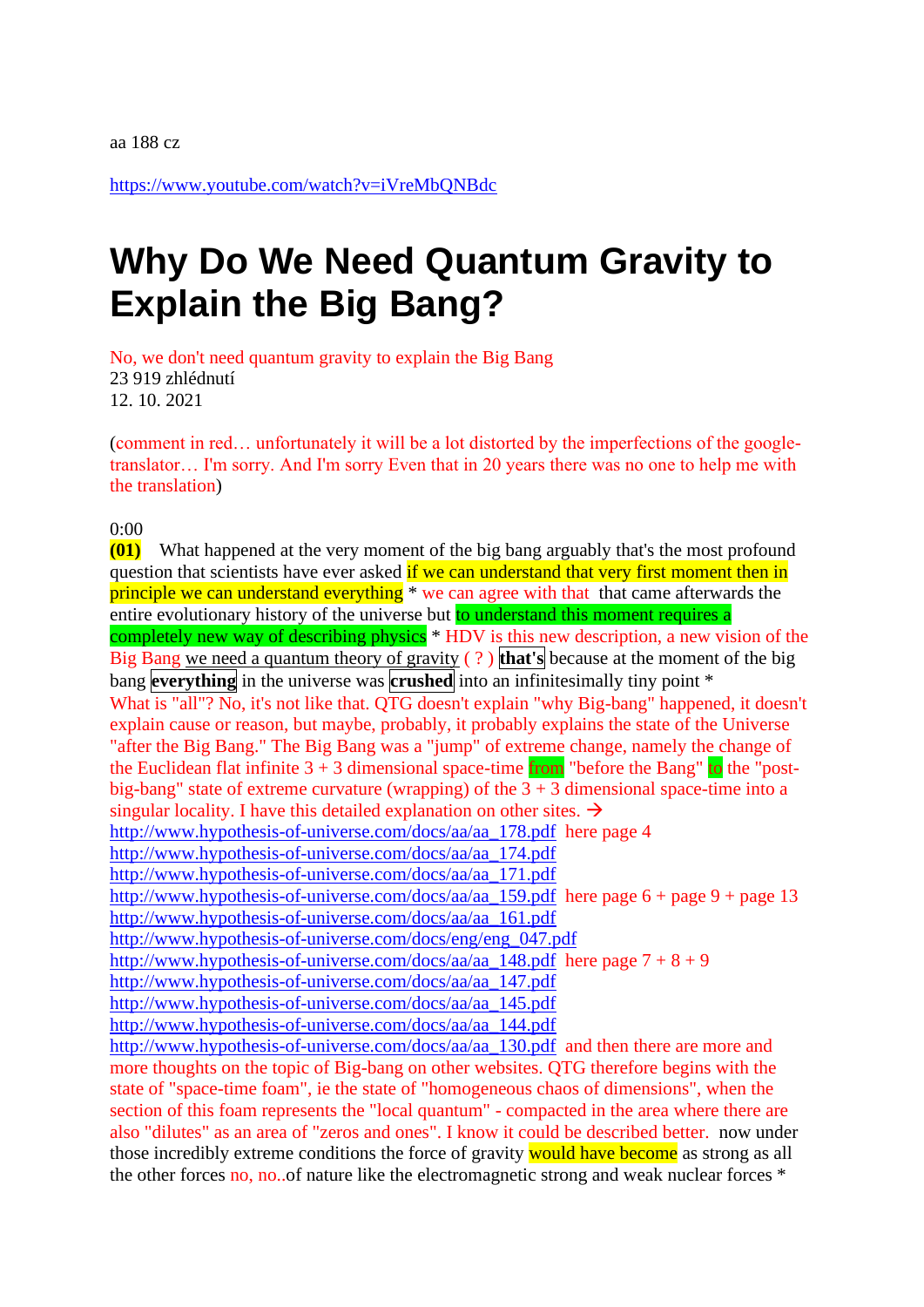the reasoning is based on the "curvatures" of the spatiotemporal dimensions. Each state of more curved dimensions carries a different force otherwise "strong"… gravity is an "expanded parabola"… this means we need a new language to describe the physics of that moment now understanding quantum gravity and what happened at that moment is so important that Stephen Hawking described it as knowing the mind of god<sup>\*</sup> (God as the change of non-existence into existence… or anything like ŕ the origin of existence from nonexistence. Example: Man when born at birth man "does not perceive the existence of the world") but there are good reasons for thinking we might never be able to probe the very first moments of our universe [Music] but we will be able to state the idea-hypothesis = the truth "**justification and cause" of existence**"(!) there are three reasons why this first moment of the universe might be **inherently unknowable** and the first comes to us from one of the most underrated but important physicists of the 20th century **Kenneth Wilson** what wilson showed in essence was that as you zoom out from the very very tiny scales smaller than atoms to larger and larger scales what's happening at short distances gets washed out and doesn't affect what's happening at much bigger scales  $*$  there is still a higher dimensional curvature in the microworld than in the **expanded** macro world…; the microworld is linear and the macroworld is nonlinear. I mathematically illiterate I can't show it in mathematics how linearity changes into nonlinearity, but Mr. RNDr. V. Ullmann explained it succinctly, in Solomon's way: When you cut a curve, such as a parabola into infinitesimal pieces-lines as short as possible, and then reassemble them, connect them together, you get a straight line. Amazing, isn't it? Is it a feasible scam ??? Yippee. And so it somehow happens in the Universe when the "foam" of chaotic dimensions begins to "expand"… and expand… and expand until you get a "in infinite time" euclidean flat network of  $3 + 3$  dimensions of spacetime (in which the mass in that Big- crash) for example isaac newton didn't need to know about the structure of atoms in order to understand the motions of the planets around the sun and this means that what happens at the tiny distances involved at the moment of the big bang are unlikely to leave any measurable effects on the physics of the universe at large  $*$  I say this: what happens after the Big Bang  $\rightarrow$  the state of extremely crooked space-time begins to expand into "large-scale physics" that are not very crooked. ((After the big bang, space-time not only expands into a global state, but at the same time collapses, in microscales, into "packages" of dimensions, and these are then elementary particles of matter, díl that part conglomerates into atoms, molecules, etc. and also into "curved fields"… etc. the interpretation is elsewhere.)) which means that in experiments today we're very **unlikely** to get clues as to what the laws of nature were like at the moment of the big bang  $*$  I suggested the guidelines: one of the guiding principles is the "law of alternating symmetries with asymmetries", which is necessary for genesis, etc. see explanation elsewhere the second reason comes when we think about a hypothetical experiment where we might try to recreate the conditions that existed at the moment of the big bang<sup>\*</sup> by eliminating ideas, these conditions could be obtained to now examine the energies involved in quantum gravity. now to probe the energies involved in quantum gravity with current technology we would need a version of the large hadron collider that was roughly the size of the milky way galaxy \* No, the idea  $=$  the wish of physicists is that if they "realize more and more energies into collisions", bigger accelerators will gain "new and new" truths, new knowledge, new particles. No. The idea had already hit the boundaries, it was a higgs-boson… and… and that's it. All new precipitation will be just "synthetic shards". but for the sake of argument let's imagine that money is no object and we can build our galactic collider we spend thousands of years accelerating particles around them around the circle and then we smash them into each other \* it will be like rummaging in the rubble for a gold rush now these particles have so much energy that they end up probing the physics of quantum gravity but we kind of already know what will happen we'll end up concentrating so much energy into such a small volume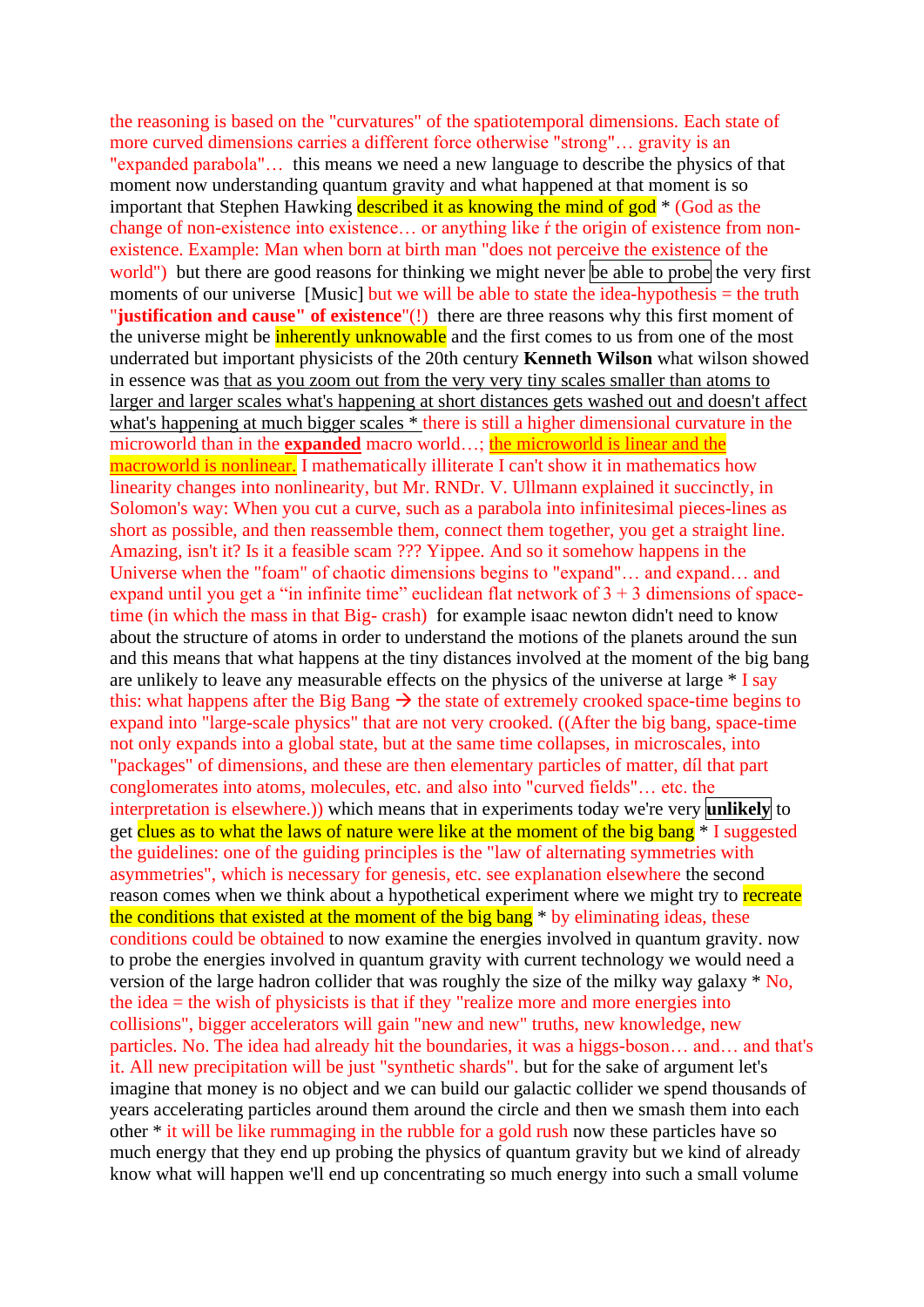that will collapse those particles into a  $\frac{\text{tiny}}{\text{tiny}}$  black hole super.. now that means that if we want to know what's happening at shorter distances down at the scale of quantum gravity it's hidden behind the event horizon of that black hole which is a boundary from which nothing can escape so we might scratch our heads and go okay well let's build an even bigger collider we'll go to even higher energy but what happens then is you make an even bigger black hole super.. so it seems that the laws of physics are saying that even in principle it's impossible to probe what happens at the distances where quantum gravity becomes important the third and final reason is due to a process that cosmologists believed happened at the very first moment of the universe this is cosmic inflation cosmologists believe that in the very very first instance of our universe the universe expanded exponentially \* some longitudinal dimensions expanded and perhaps the time (time dimension) expanded unevenly… quickly in about a tenth of a billionth of a trillionth of a trillionth of a second the universe swelled  $* = he$ unwrapped his curvature ; expanding the curvatures of dimensions is something other than "stretching = expanding dimensions [http://www.hypothesis-of-](http://www.hypothesis-of-universe.com/docs/c/c_232.jpg)

[universe.com/docs/c/c\\_232.jpg](http://www.hypothesis-of-universe.com/docs/c/c_232.jpg) ; [http://www.hypothesis-of-universe.com/docs/c/c\\_239.jpg](http://www.hypothesis-of-universe.com/docs/c/c_239.jpg) ; http://www.hypothesis-of-universe.com/docs/c/c 241.jpg at each point in space (space-time) it can expand in this way; [http://www.hypothesis-of-universe.com/docs/c/c\\_240.jpg](http://www.hypothesis-of-universe.com/docs/c/c_240.jpg)  $\leftarrow$  even this is a view of the universe expanding each site differently, into a different curvature … the universe does not expand axially according to Hubble or Guth …

in size by a factor of a hundred trillion trillion now those numbers are probably more or less meaningless but to help you imagine it if you took a full stop and expanded it by the same amount it would end up about 100 times larger than the milky way galaxy now inflation is needed to understand some of the peculiar properties of our universe for instance if we look that way forever and that way forever we find that those two opposite patches of sky are more or less at the same temperature and density but this is really hard to understand because in the normal big bang theory those two bits of space were never in contact with each other so how'd they end up looking the same well inflation solves this by saying that they were once in the same place and then blown up incredibly quickly spread to opposite sides of the universe \*??? it is a dream with no (reasonable) logic.

**(02)** by inflation but inflation comes with a sting in the tail because of this incredibly rapid expansion of space any information from what happened before inflation will never reach us it was carried way way way beyond our **cosmic horizon** which means that ultimately if inflation is right the very moment of the big bang will be forever inaccessible  $*$  and if inflation is not right, then .., then the idea of HDV can be researched, ie that the Universe is unfolding  $\rightarrow$  http://www.hypothesis-of-universe.com/docs/c/c\_358.jpg [http://www.hypothesis-of-universe.com/docs/c/c\\_357.jpg](http://www.hypothesis-of-universe.com/docs/c/c_357.jpg) ; [http://www.hypothesis-of](http://www.hypothesis-of-universe.com/docs/c/c_239.jpg)universe.com/docs/c/c  $239$ .jpg to us but even if we can't probe the very first moments of our universe we might be able to get some information on inflation itself inflation would have caused incredibly violent ripples in the fabric of space and time what we know as gravitational waves and thanks to an experiment called LIGO we now know that gravitational waves really do exist in our universe in principle the gravitational waves produced by inflation should still be echoing around the cosmos today and there are a series of experiments planned in the near future that hopefully will be able to pick up their signature which would give us access to the highest energies and the very earliest moments of our universe imaginable if you'd like to know more about particle physics cosmology and the quest to understand the very first moments of our universe then you could try reading my book *how to make an apple pie from scratch in search for the recipe for our universe* now the title is actually inspired by a quote from **Carl Sagan** which is if you wish to make an apple pie from scratch you must first invent the universe so this isn't a cookery book it is actually about the